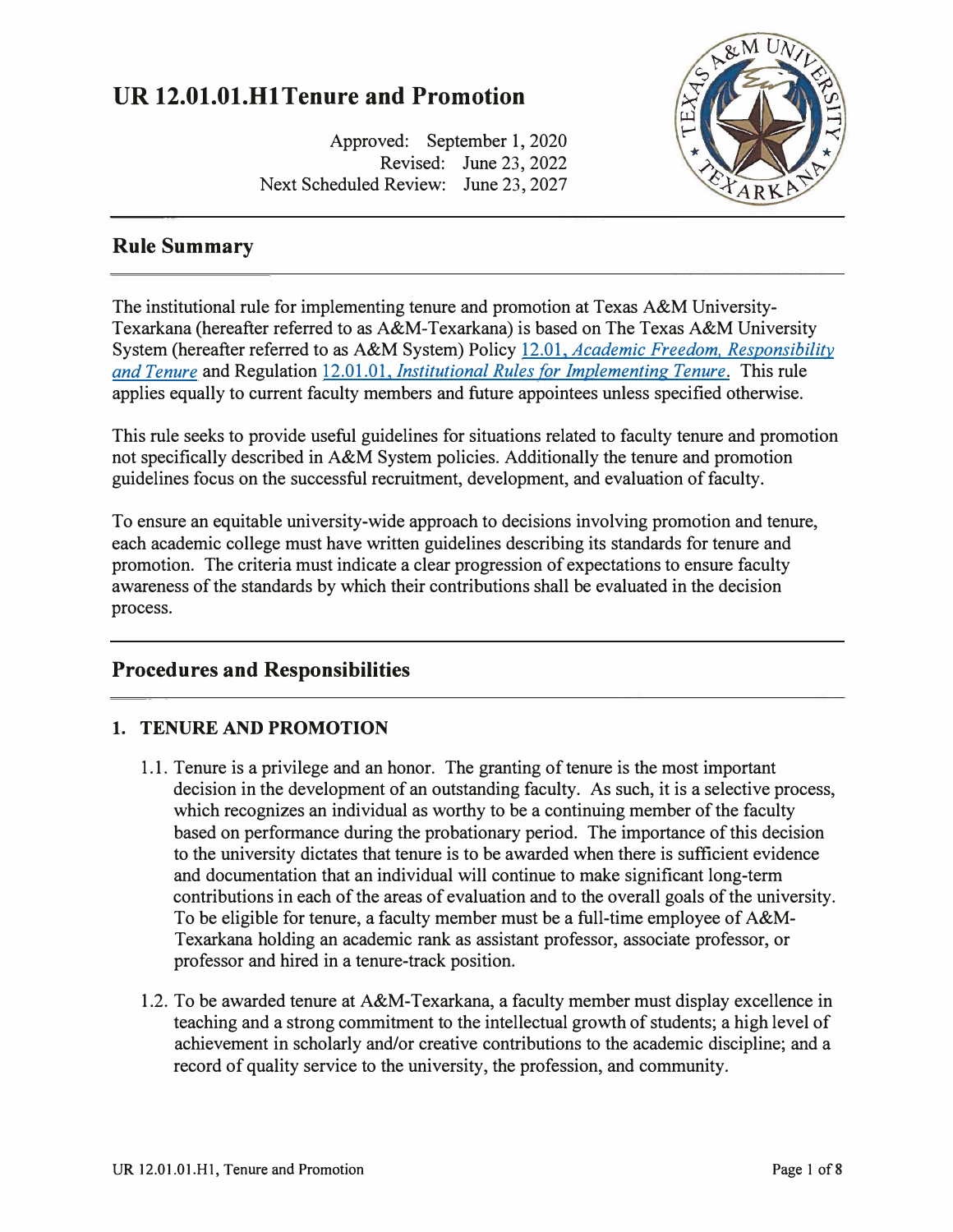#### 1.3. Employment Contract

- 1.3.1. All faculty appointments shall be for a fixed term of nine months (September through May) unless otherwise stated in the appointment letter and are subject to renewal or non-renewal each year or until tenure, for tenure-track positions, is achieved. Employment during the summer months (June through August) is not guaranteed but is determined by the needs of the university and the availability of faculty. The appointment letter for a faculty with an administrative position shall state the portion of the employee's salary that is associated with the administrative position. Annual notice of salary shall reflect this structure. Also, in such case, the appointment letter shall state that the administrative position and the salary associated with such position may be terminated without cause. All appointment letters must indicate whether the appointment offered is with tenure, tenure-accruing, or non-tenure accruing.
- 1.3.2. All new tenure-track and non-tenure-track faculty members shall be provided with an appointment letter stating the initial terms and conditions of employment. The appointment letter shall indicate the necessary teaching. research and/or service requirements expected of the faculty member as well as whether, if for a tenure-track position, any years of prior teaching may be counted toward tenure requirements at A&M-Texarkana.

#### 1.4. Faculty Rank

1.4.1. Assistant Professor

This rank is the typical entry rank for new faculty hired in tenure-track positions that have the required position-specific advanced degree and limited or no previous full-time experience in higher education.

- 1.4.2. Associate Professor
	- 1.4.2.1. A high level of accomplishment as measured against the contributions of contemporaries in the field with regard to university mission, resources, and responsibilities;
	- 1.4.2.2. Evidence indicating a commitment to maintaining the level of competence in teaching, service, and scholarly or creative activity expected of a tenured faculty member;
	- 1.4.2.3. Evidence of scholarship and publication in the years prior to promotion, as defined by the expectations of the discipline of a tenured faculty member:
	- 1.4.2.4. A minimum of five years of service at the rank of Assistant Professor, including up to three years of prior tenure-track service at another institution as indicated in the appointment letter. Credit may include prior scholarship as indicated in the appointment letter; and
	- 1.4.2.5. A faculty member must have completed the requisite number of service years prior to the application year.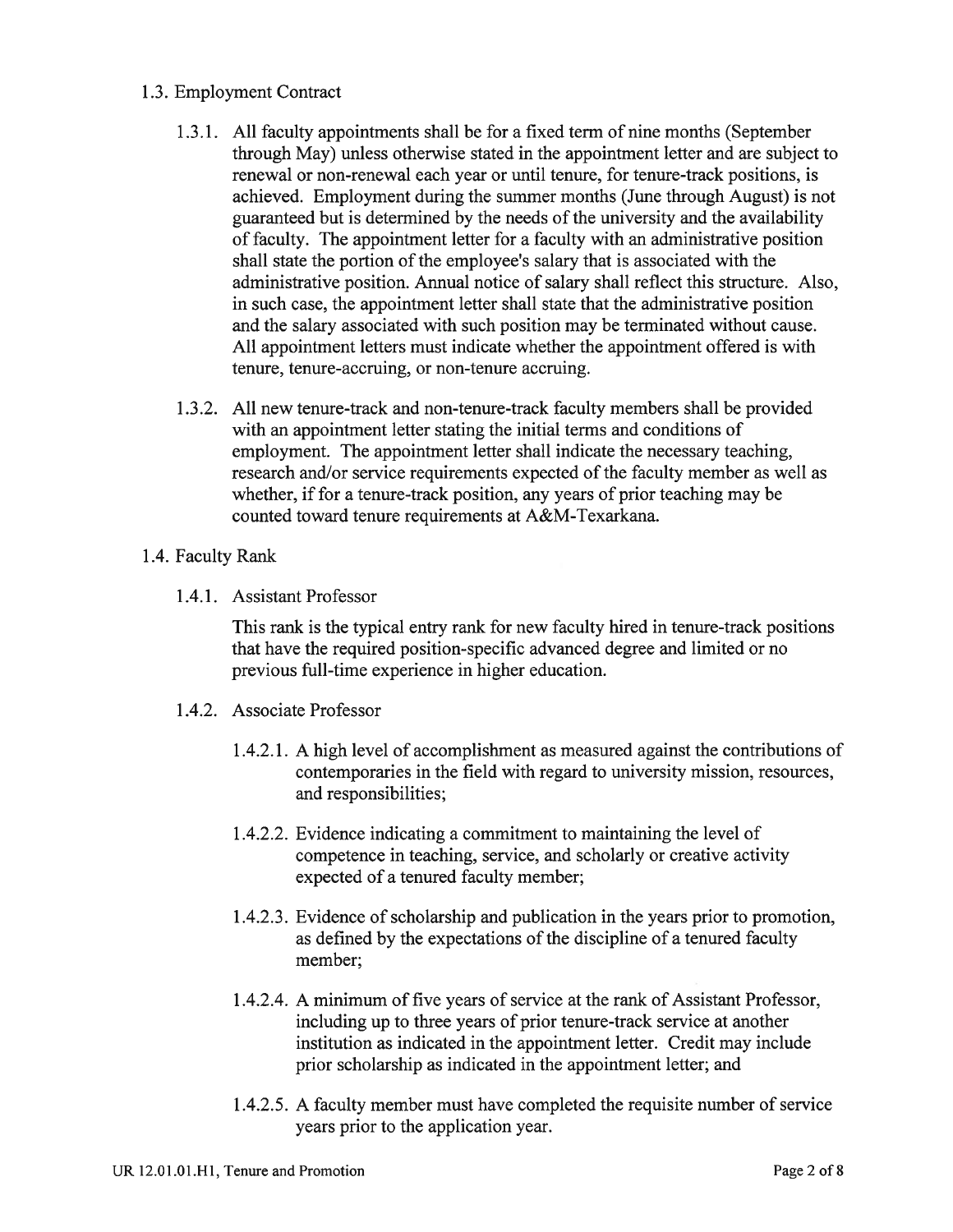#### 1.4.3. Professor

- 1.4.3.1. An exemplary level of accomplishment as measured against the contributions of contemporaries in the field with regard to university mission, resources, and responsibilities;
- 1.4.3.2. A record of excellence in teaching;
- 1.4.3.3. Consistent evidence of scholarship as defined by the expectation of the discipline of a tenure-track faculty member as outlined in College guidelines:
- 1.4.3.4. A notable record of contributions to one's profession, community, and university; and
- 1.4.3.5. A minimum of ten years of total full-time teaching experience in a tenure-track position at an accredited college or university with a minimum of five years at the rank of Associate Professor.
- 1.4.3.6. A faculty member must have completed the requisite number of service years prior to the application year.

#### 1.5. Tenure

- 1.5.1. Administrative personnel, such as Deans and department heads, who hold academic rank in addition to their administrative titles, retain their tenured status as faculty members, but administrative positions are not subject to tenure.
- 1.5.2. Faculty members awarded tenure at other institutions in The Texas A&M University System or any other institution have no claim to tenure at A&M-Texarkana. Persons whose initial appointment to the A&M-Texarkana faculty is at the rank of associate professor or professor and who held the rank of associate professor or professor and were tenured at another institution may be eligible for tenure upon appointment.
- 1.5.3. Newly hired tenure-track faculty who are not tenured upon arrival may receive credit for prior years served in a tenure-track faculty position at other universities, as determined by the Provost at the time of employment and stated in the initial appointment letter. Credit toward tenure shall not exceed three vears.
- 1.5.4. The probationary period for a tenure-track faculty member is seven years of continuous service at A&M-Texarkana. The initial appointment letter will clearly indicate the length of the probationary service at A&M-Texarkana.
- 1.5.5. Early tenure is defined as applying for tenure before a faculty member has served five full academic vears at A&M-Texarkana and receiving tenure earlier than the seventh year of employment at A&M-Texarkana. Credit toward tenure awarded upon employment may reduce these minimums up to three years. Early tenure will be granted only under rare and extraordinary circumstances.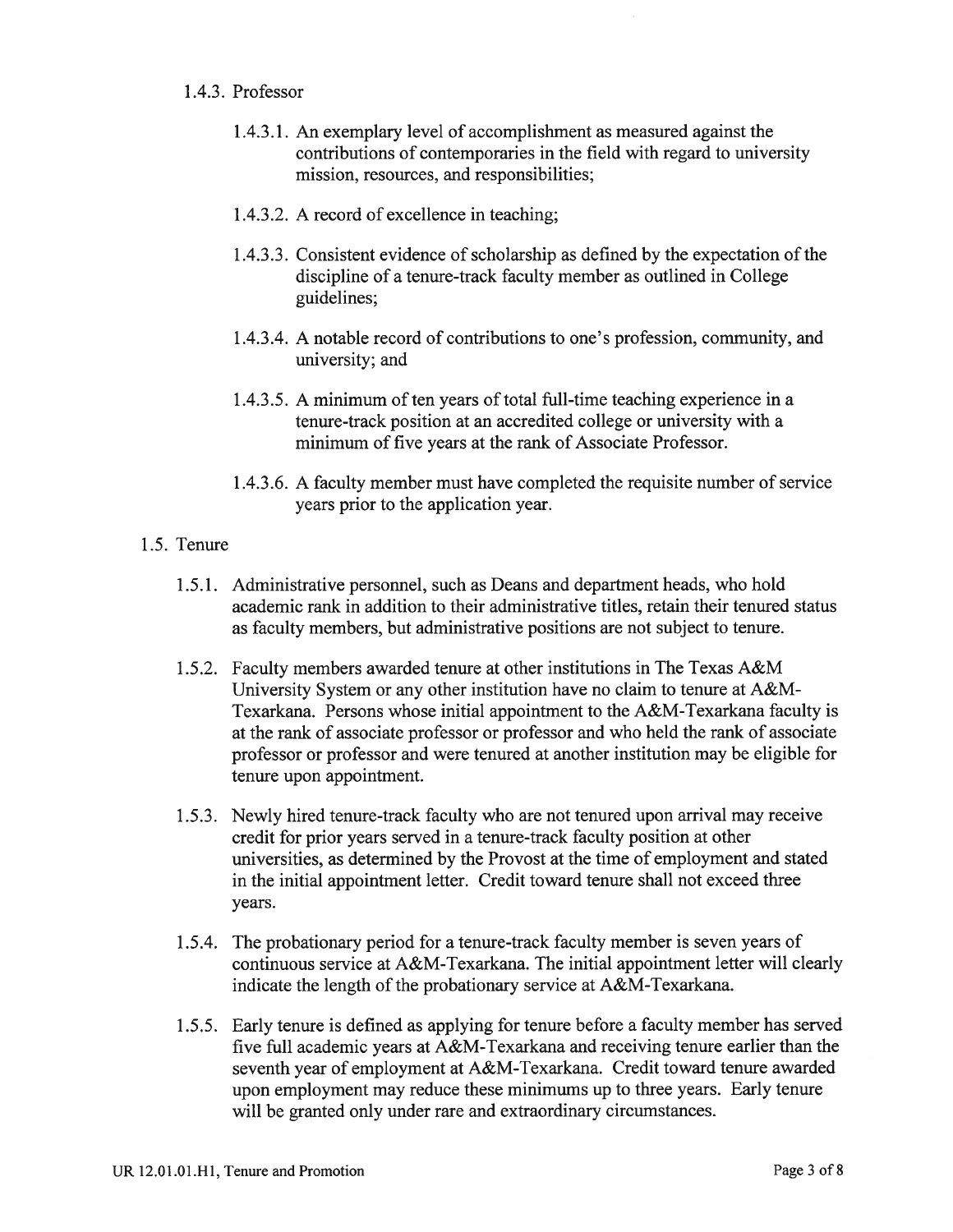- 1.5.6. Under certain circumstances, the probationary period may be extended as outlined by University Rule 12.01.99.H1, Extension of the Tenure Probationary Period.
- 1.6. Portfolio

Applicants for tenure and/or promotion must submit a portfolio to the College Dean in accordance with the published timeline. The portfolio may be a hard copy version or an electronic version. Applicants for tenure must include all related documentation since the date of their employment in a tenure-track position. Applicants for promotion must include all related documentation since their last promotion. Revisions to the candidate's portfolio, once submitted, require the approval of the College Dean. The portfolio must contain the following order of presentation.

- 1.6.1. An application letter addressed to the Dean of the College. The applicant's letter must state the action requested (i.e., tenure, promotion, or tenure and promotion). provide a comprehensive summary (with a suggested limit of 3000 words) of the faculty member's achievements in teaching, research, and service; and include an explanation of why those reviewing the application should support the request.
- 1.6.2. Current Curriculum Vita
- 1.6.3. Copies of all of the applicant's annual faculty performance reviews with the most recent on top and prior years in reverse chronological order.
- 1.6.4. Documentation of teaching excellence, including but not limited to a description of the use of high impact practices in course delivery, self-assessments, peer review, representative student work that demonstrates a high level of student learning outcome achievement, and any disciplinary-specific criteria. Results of student evaluation of courses (quantitative and qualitative data) must be included for all semesters under review for all courses taught by the faculty member.
- 1.6.5. Documentation of scholarship or artistic endeavors, such as copies of actual published work, presented conference papers, and/or evidence of other scholarly or artistic activities as outlined in this rule and the disciplinary-specific criteria.
- 1.6.6. Documentation of service (university, college/department, professional, and discipline-related community) including relevant reports, commentary, artifacts and/or outcomes as outlined in this rule and any disciplinary-specific criteria.
- 1.7. College Guidelines

As a supplement to the criteria for tenure and promotion outlined in System policies, and any University rules and procedures, each College shall establish requirements and guidelines for tenure and promotion that apply to faculty working within that College. College guidelines must be in compliance with this document. All College guidelines shall be submitted to, and approved by, the Provost/VPAA. Revisions to College guidelines must be approved by the Provost no later than June 1 before the academic year in which they take effect. Faculty in transition (first year eligible to apply for tenure and/or promotion during the academic year in which changes take effect) shall be allowed to apply for tenure/promotion under the existing guidelines. Further explanation and examples of evidence in the categories of performance are: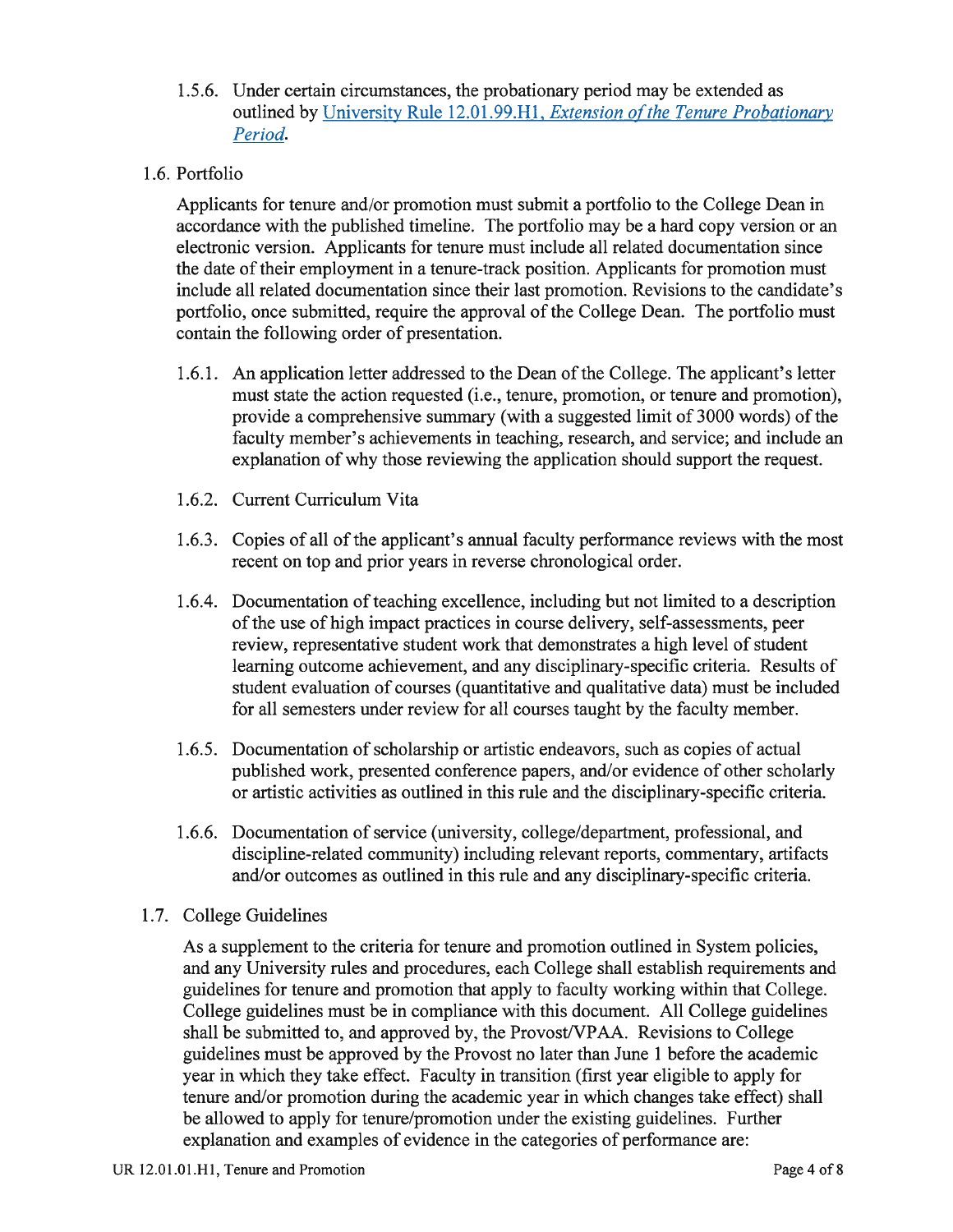- 1.7.1. Teaching: Teaching excellence is a minimum expectation for the granting of tenure and/or promotion. Recommendation for tenure or promotion shall not be made when teaching excellence is in doubt. Evaluation of teaching excellence shall be as comprehensive as possible. The process shall include information from a variety of sources such as a systematic assessment of student opinion and input from peers and the Dean. As referenced in System Regulation 12.01.01, Institutional Rules for Implementing Tenure, evaluation of teaching effectiveness shall include student evaluations, as well as some of the techniques cited in System Policy 12.06.
- 1.7.2. Service: Including service to the institution—to students, colleagues, department, College, and the university—as well as service to the community and the faculty member's professional society.
- 1.7.3. Scholarly or artistic endeavor: Scholarship is the creation and dissemination of new knowledge or creative activities. Scholarship and artistic endeavors can take many forms and should be evaluated in the context of discipline norms. In most disciplines, peer reviewed articles published in high quality professional journals represent the standard by which scholarship is judged. "High quality" [journals] shall be defined by the College and evidenced by the applicant. Defining criteria include, but are not limited to, journal acceptance rate, article citation frequency, and ranking in discipline-specific or general academic journal ranking systems. Faculty are expected to show continuing growth and professional development through research (externally or internally funded), writing, or other creative activities, and through participation in professional activities within their disciplines.
- 1.8. Tenure and Promotion Committees

Each College shall establish one or more committees to review applications for tenure and/or promotion. Composition, method of selection, and appointment of the committee chair(s) shall be stipulated in the College guidelines and in compliance with the following:

- 1.8.1. All members of a tenure and promotion committee must be tenured and serving in a rank that is at or above the rank being considered. The tenure and/or promotion committee(s) shall be comprised of peers from the faculty member's College, with preference given to faculty in the member's discipline and shall be appointed/elected from within each College to review the portfolios.
- 1.8.2. The College tenure and promotion committee(s) shall review the faculty member's portfolio and official faculty file (maintained in the provost's office) to determine the applicant's level of accomplishment in teaching; service; and scholarly activities relative to disciplinary norms and standards. The committee shall submit a written report and recommendations that reflect the committee's summary vote, statements of strengths and weaknesses, and an overall recommendation for each applicant to the Dean of the College. The committee's vote shall be conducted by secret ballot, with the chair of the tenure and promotion committee tallying and announcing the results to the committee.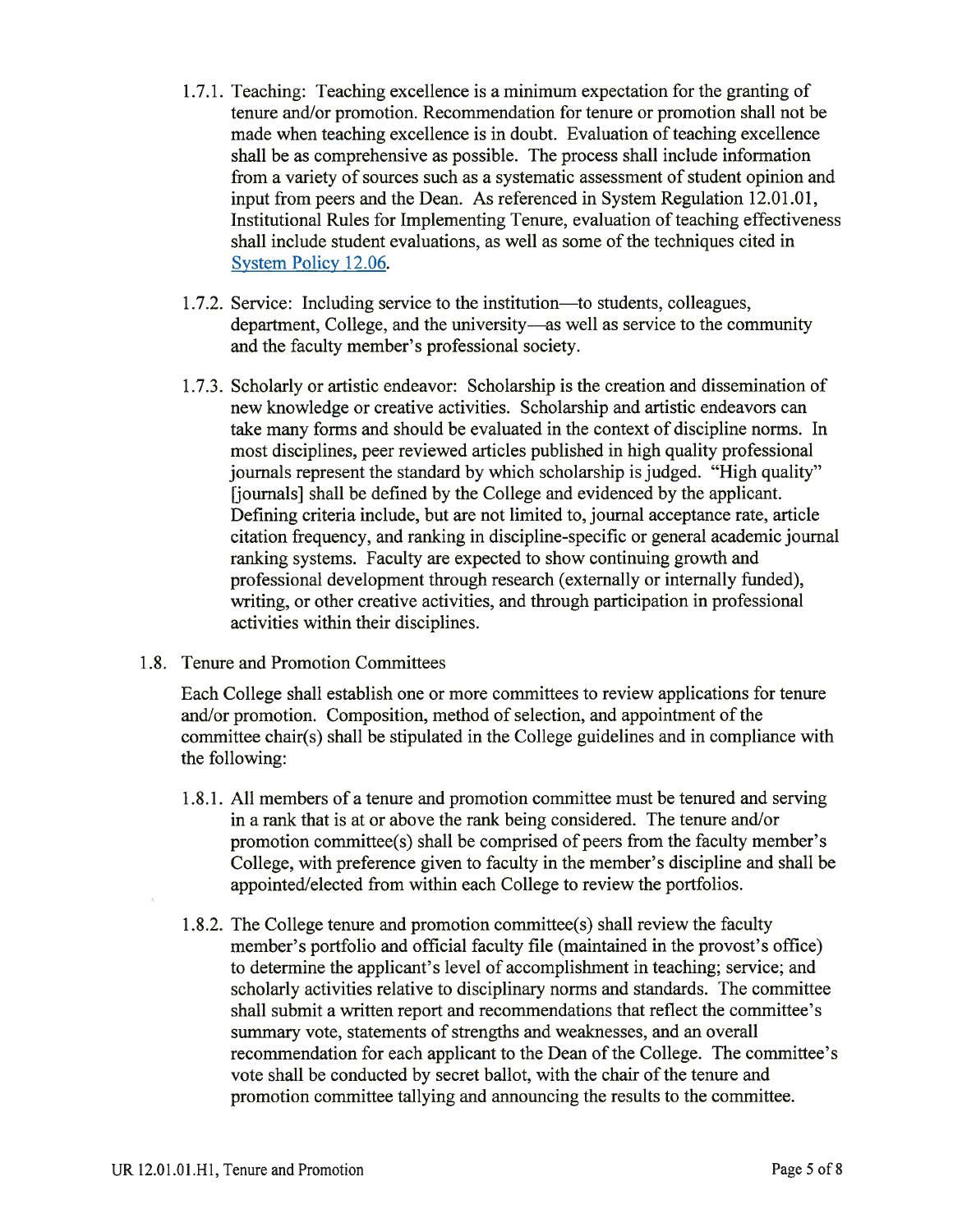1.9. Tenure and/or Promotion Application Timeline

The following timeline will apply to all applications for tenure and/or promotion. Action must be taken no later than the date indicated.

- 1.9.1. 3rd Friday in April: The Provost/VPAA shall send written notice to tenure candidates who are entering the penultimate year of tenure eligibility during the next academic year. This written notice shall explain the candidates' status as a tenure candidate.
- 1.9.2. 1st Friday in May: (1) The Dean shall hold a meeting open to tenure candidates to review timelines, processes, and portfolio expectations. (2) The Dean shall inform tenure candidates that in order to continue faculty employment beyond the seventh year of probationary period, they must secure tenure as described in System Policy 12.01, Academic Freedom, Responsibility and Tenure.
- 1.9.3. 1st Friday in September: Each faculty member who plans to apply for tenure and/or promotion shall submit written notification of intent to the Dean of the hiring College, who shall forward a summary list to the Provost/VPAA's office no later than the 3rd Friday in September.
- 1.9.4. 1st Friday in October: Each applicant for tenure or promotion must submit a portfolio of accomplishments and current curriculum vita to the appropriate Dean. Guidelines for the development of the portfolio are delineated in each College's guidelines for tenure and promotion. The Dean shall forward the documents to the appropriate tenure and promotion committee for its review and recommendation. At least five business days must be permitted between each of the deadlines below to allow for the faculty member to submit a written rebuttal for consideration by the next level prior to their recommendation deadline.
	- 1.9.4.1. 1st Friday in December: The tenure and promotion committee's recommendations for faculty tenure and/or promotion in rank are due to the respective Dean.
	- 1.9.4.2. 1st Friday in January: The Dean's recommendations for tenure and/or promotion are due to the Provost/VPAA.
	- 1.9.4.3. 3rd Friday in January: The Provost/VPAA's recommendations for tenure and/or promotion are due to the President.
	- 1.9.4.4. 1st Friday in February: The President renders a decision regarding all recommendations for tenure and/or promotion and authorizes submission to The Texas A&M University System Board of Regents (for tenure) for approval during the May BOR meeting and/or Chancellor (for promotion in rank). Written notice of denials of tenure will be provided in accordance with System Policy 12.01, Academic Freedom, Responsibility and Tenure.
- 1.9.5. At each stage of internal review, the faculty member shall receive a copy of the recommendation when it is forwarded to the next stage. If the recommendation is that tenure and/or promotion be denied, the faculty member has the right to submit a written rebuttal that accompanies the portfolio as it moves forward. The Page 6 of 8 UR 12.01.01.H1, Tenure and Promotion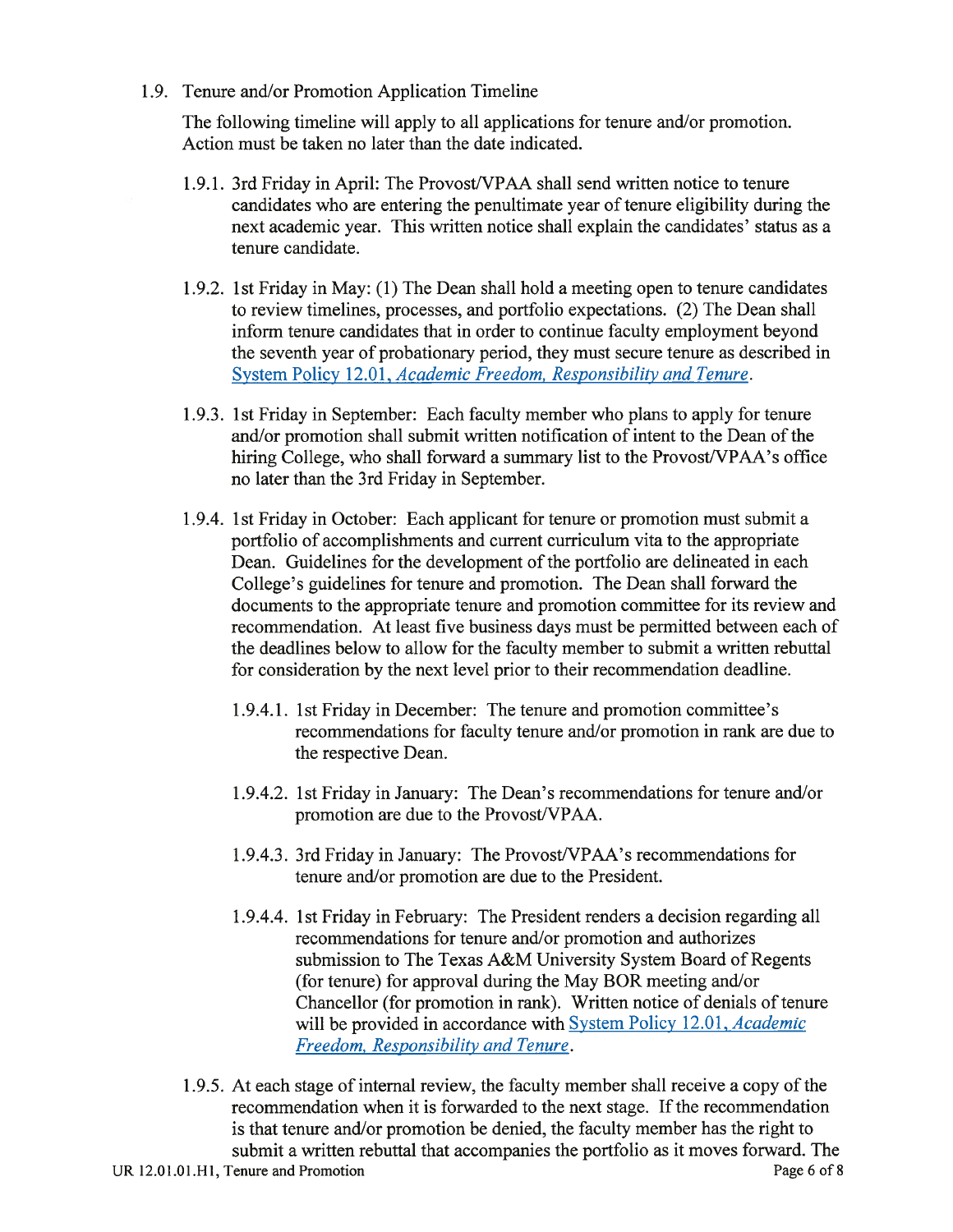responsible parties of these communications are: committee chair, Dean, Provost/VPAA, and President, respectively. At any stage of review, a faculty member may withdraw the application for tenure and/or promotion.

1.10 Mandatory Fourth-Year Review

In lieu of the annual performance review in the fourth year, all tenure track faculty shall receive a comprehensive pre-tenure review to determine the progress toward meeting all tenure requirements established in the tenure track appointment. If a tenure track faculty is not progressing adequately toward the requirements for tenure, action may be taken to nonrenew the contract of the faculty member. The rules and timeline for the mandatory fourthyear review shall parallel those for tenure and promotion, and shall become a major component of the faculty member's annual performance review. The Provost shall review the conclusions and recommendations and provide feedback to the Dean, committee, and candidate.

- 1.11 Recommendations Against Tenure Recommendation and Appeals
	- 1.11.1 A tenure candidate may appeal a decision denying tenure recommendation for reasons detailed in System Policy 12.01 Academic Freedom, Responsibilities, and Tenure.
	- 1.11.2 If the decision is not to recommend the awarding of tenure, the faculty member is entitled to serve for two additional long semesters following the term or semester in which the notice is received.

### 2. ADMINISTRATIVE LEAVE

See System Policy 12.01, Academic Freedom, Responsibility and Tenure.

### 3. FACULTY DISMISSAL FOR CAUSE

See System Policy 12.01, Academic Freedom, Responsibility and Tenure.

#### 4. NON RENEWAL OF NON-TENURED AND TENURE-TRACK FACULTY AT END **OFAPPOINTMENT**

See System Policy 12.01, Academic Freedom, Responsibility and Tenure and UP 12.01.99.H1.04, Committee on Academic Freedom, Responsibility, and Tenure (CAFRT) Hearings.

### 5. DISMISSAL FOR CAUSE HEARING

See System Policy 12.01, Academic Freedom, Responsibility and Tenure and UP 12.01.99.H1.04, Committee on Academic Freedom, Responsibility, and Tenure (CAFRT) Hearings.

### 6. TENURE, FINANCIAL EXIGENCY, AND PHASING OUT OF PROGRAMS

See System Policy 12.01, Academic Freedom, Responsibility and Tenure.

If a faculty member is notified that s/he has been selected for termination on the basis of a bona fide financial exigency or program reduction/termination, the faculty member will have 10 business days to request a hearing before a committee appointed by the Provost/VPAA.